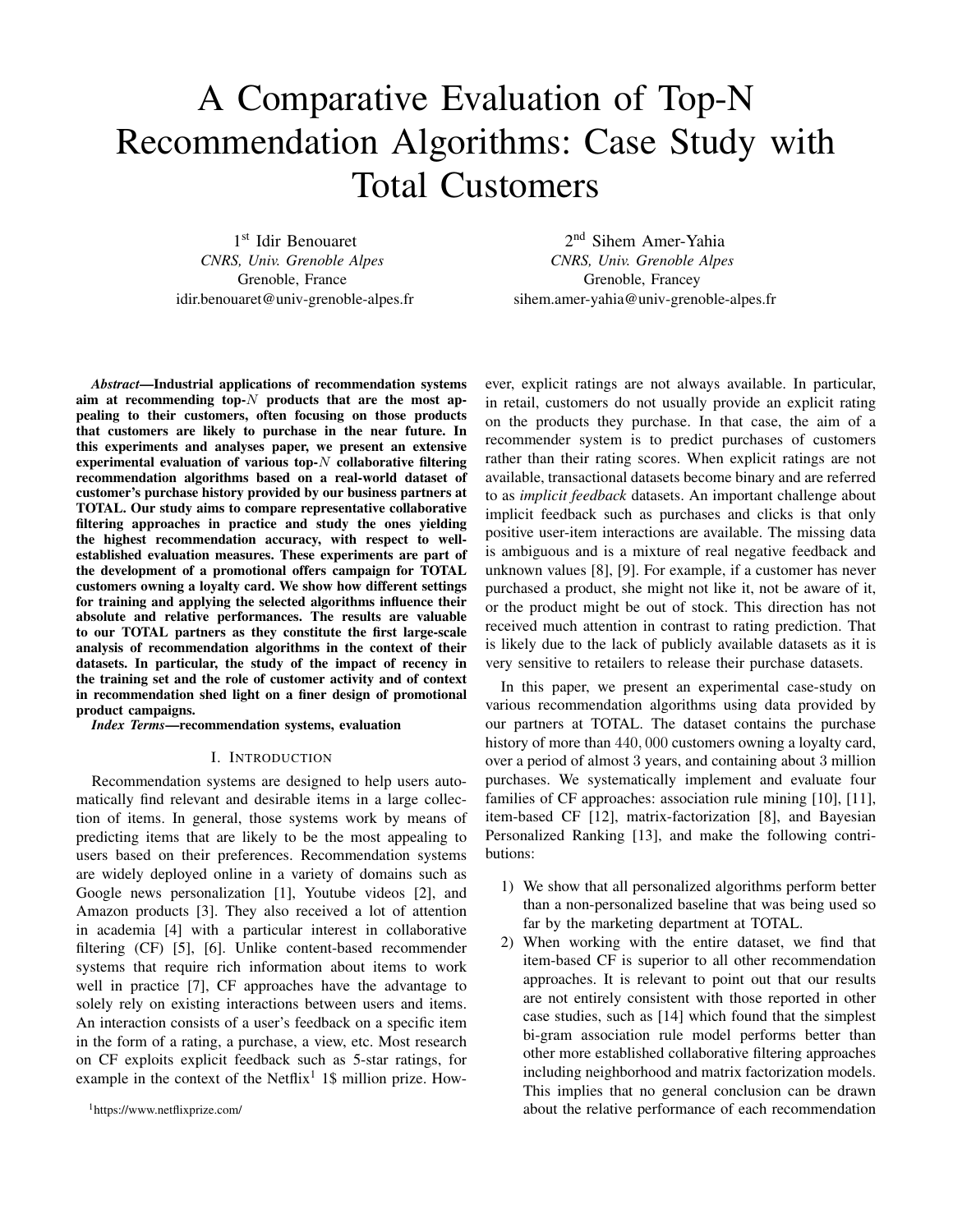algorithm without conducting extensive experiments on the real-world datasets.

- 3) To examine the effect of recency of purchases on accuracy, we run experiments with training sets of different lengths: last 18 months, last 12 months and last 6 months. Our results clearly show that training on all available data is inferior to training only on recent purchases, which tells us about the importance of incorporating recency in generating recommendations in retail. Our findings suggest that the most recent training history (6 months) yields the highest accuracy. Similar observations were reported in the state of the art on other datasets and application domains [15], [16], [17].
- 4) We continue our exploration of the effect of time on recommendation accuracy and run experiments that split the training set into morning, afternoon and evening. We observe that while item-based CF remains superior, significant prediction accuracy improvements can be achieved by incorporating temporal contextual information into recommendation algorithms. Similar improvements can be achieved with location context, where were build a local model for each of the projected purchases in a given region and compare it to a global model which is trained on the whole training set.
- 5) The long tail nature of customer purchases led us to verifying the performance of the algorithms on different customer segments according to their purchase frequency. Our results show a clear difference in performance, and highlight several types of behaviors where each one is better addressed by a particular CF recommendation algorithm. In particular, we show that for rare customers who constitute the bulk of our customer base, relying on association rule mining yields the highest accuracy as it finds correlations with those customers' future purchases. Frequent customers however are best served by matrix-factorization that is known to work well with a rich history. For occasional customers, item-based CF is shown to perform best. This indicates that no general conclusion can be drawn on the relative performance of each algorithm, and that testing all methods with different customer segments is mandatory. This suggests that in a real industrial setting like ours, it is necessary to adapt and select the right recommendation algorithm according to the segment that each customer belongs to.
- 6) Finally, our marketing partners suggested to examine recommendation accuracy when treating all products in one category as the same product (e.g., *Lays chips* and *Kettle chips*). We find that recommendation accuracy improves for all algorithms while maintaining the initial result where the item-based collaborative filtering is best. This is an optimistic case that suggests a finer categorization of products in the future and a study of its effect on recommendation accuracy.

The results of this work are highly valuable to the marketing department in TOTAL and are currently guiding product managers design promotional offers in different contexts.

The rest of paper is organized as follows. In Section II, we present our dataset and its characteristics, as well as the recommendation task behind this study. In Section III, we describe our experimental protocol and evaluation metrics. We then give a brief theoretical foundation of the recommendation algorithms we used in this study. In Section V, we report and analyze our experimental results in various settings. Related work is surveyed in Section VI. Finally, Section VII concludes the paper.

## II. DATASET AND RECOMMENDATION AT TOTAL

|  |  | TABLE I |  |                                                        |  |  |
|--|--|---------|--|--------------------------------------------------------|--|--|
|  |  |         |  | SUMMARY OF THE CHARACTERISTICS OF OUR FILTERED DATASET |  |  |
|  |  |         |  |                                                        |  |  |

| <b>TOTAL</b> dataset              |
|-----------------------------------|
| retail, gas and oil industry      |
| $\overline{Jan 2017}$ ->Sept 2019 |
| 442, 520                          |
| 9,366                             |
| 2, 833, 938                       |
| 99.93%                            |
|                                   |

This experimental study is part of our research project with the marketing department of  $\text{TOTAL}^2$ . The company manages 3, 472 stations in France, and sells mostly *gas* and other products such as car services (*car wash, oil change, lubricant, etc*), *drinks* and *food* products. TOTAL expressed a need for an automatic recommendation system to help their customers find interesting products that they do not necessarily know, in order to increase customer satisfaction and keep them away from competitor retailers. The deployment scenario chosen by our business partners is to first design and evaluate a set of recommendation algorithms in different contexts, and then to choose the right algorithm and setting for an actual deployment in gas stations and for running promotional offers as well. This paper focuses on the first phase where various recommendation algorithms are evaluated in different settings, and compared to the non-personalized baseline (MostPop) they have been using, consisting in recommending the most popular products that customers have not already purchased.

Our dataset represents customers purchasing products at different gas stations that are geographically distributed in France, for a period of 2 years and 9 months (from January 2017 to September 2019). The dataset  $D$  is represented as a set of records of the form  $\langle id, c, p, t \rangle$ , where id is a unique receipt identifier,  $c$  is a customer,  $p$  is a product purchased by  $c$  and  $t$  corresponds to the timestamp of the transaction. The set of products were filtered out by business constraints. We removed products marked as "non-interesting ", according to the marketing department, such as *gas, plastic bags, clothes, high tech products*. We also removed products that are related to promotional offers which were either given for free or purchased at a discounted price as those products do not

<sup>2</sup>TOTAL S.A. is a French multinational integrated oil and gas company founded in 1924 and one of the seven "supermajor" oil companies in the world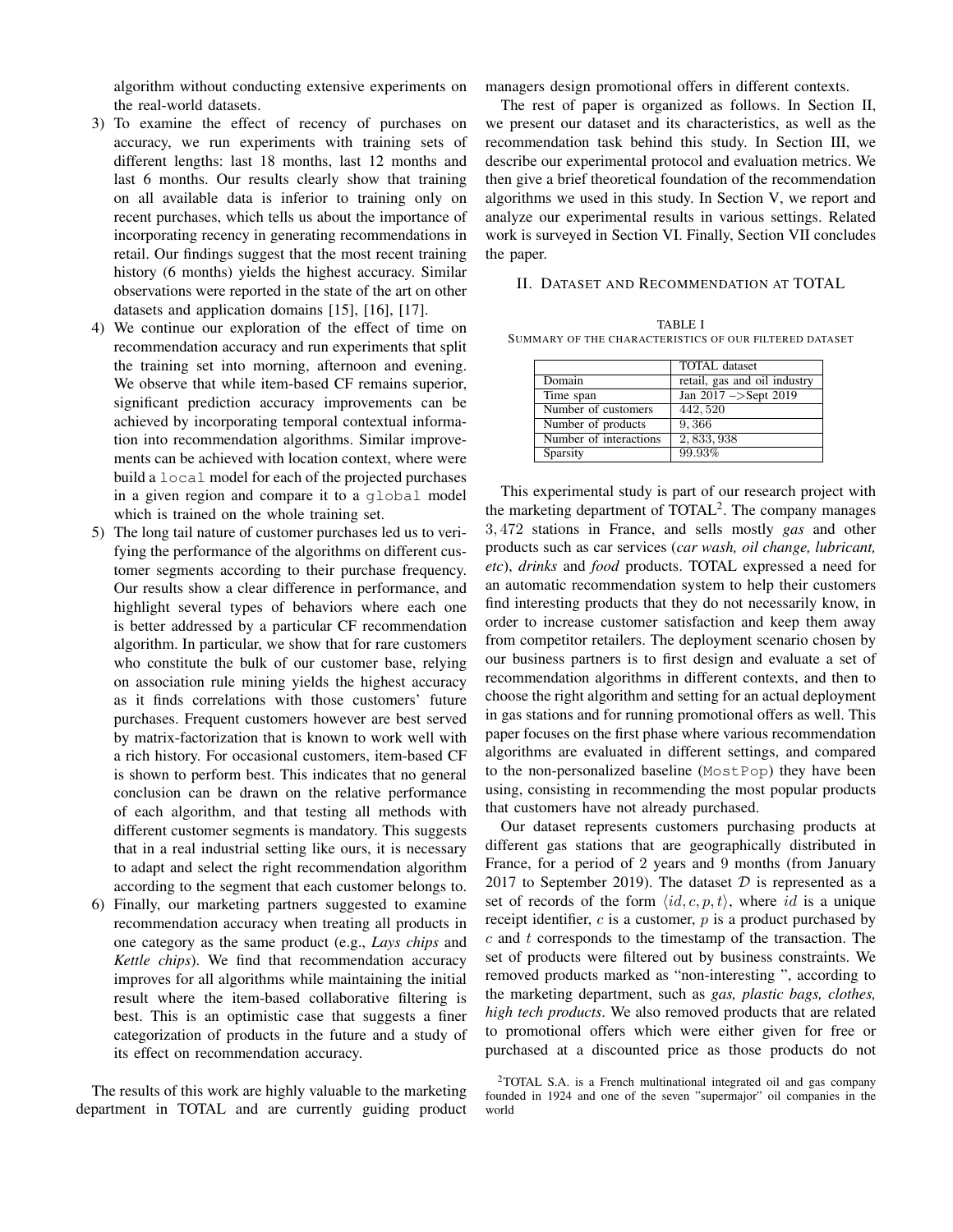#### TABLE II

PURCHASE HISTORY OF AN ANONYMIZED CUSTOMER AND TOP-5 PRODUCT RECOMMENDATIONS ACCORDING TO SELECTED COLLABORATIVE FILTERING ALGORITHMS. PRODUCT DESCRIPTIONS WERE TRANSLATED TO ENGLISH.

|                                                                                                                                                                   |                                                                                                        | Top-5 recommendations for each algorithm for the same customer                                        |                                                                                                          |                                                                                                            |  |  |  |  |  |
|-------------------------------------------------------------------------------------------------------------------------------------------------------------------|--------------------------------------------------------------------------------------------------------|-------------------------------------------------------------------------------------------------------|----------------------------------------------------------------------------------------------------------|------------------------------------------------------------------------------------------------------------|--|--|--|--|--|
| Customer's purchase history                                                                                                                                       | ARM                                                                                                    | <b>TBCF</b>                                                                                           | Implicit-ALS                                                                                             | <b>BPRMF</b>                                                                                               |  |  |  |  |  |
| <b>TOTAL</b> deicer<br>Orangina 33cl<br>Winter windscreen washer<br>Ham & cheese Pizza<br>Manhattan salad<br>Engine oil 4tz<br>Brake fluid hbf4<br>Coca Cola 1.5L | Evian sparkling 1L<br>TOTAL windshield washer<br>Cristaline water<br>TOTAL car wash<br><i>Expresso</i> | TOTAL windshield washer<br>TOTAL car wash<br>Cristaline sparkling<br>Coca Cola 50cl<br>Lg bug remover | TOTAL windshield washer<br>Coca Cola 50cl<br>Salad Roma 320<br><b>Salad Antibes</b><br>Evian water 75 CL | <b>TOTAL</b> car wash<br><b>TOTAL</b> Adblue<br>TOTAL windshield washer<br>Plastic wipes<br>Lg bug remover |  |  |  |  |  |

always reflect customer preferences. This led to a dataset whose basic characteristic are summarized in Table I. It consists of 442, 520 loyal customers and 9, 366 products, with  $2,833,938$  corresponding customer  $\times$  product interactions. This yields a very high level of the sparsity of the customer  $\times$ product interaction matrix: about 99.93% of all interactions are missing which makes the recommendation task more difficult as a high sparsity is a critical issue in that context [18].

Table II shows the purchase history of a randomly selected customer, as well as a list of top-5 recommendations that were computed with different CF algorithms that we present in Section IV. One can see that each algorithm produces a different recommendation list.

#### III. EXPERIMENTAL PROTOCOL

# *A. Purchase Matrix*

Let  $\mathcal{U} = \{u_1, u_2, ..., u_m\}$  be the set of all customers and  $\mathcal{I} = \{i_1, i_2, ..., i_n\}$  be the set of all products. For a given customer  $u, H_u \subseteq \mathcal{I}$  denotes the purchase history of  $u$ , the set of all products ever purchased by  $u$ . The training stage of the algorithms we evaluate takes as input a *purchase matrix*, where each column corresponds to a product and the customers that have purchased it, and each row represents a customer and the products she purchased. We denote P the *purchase matrix* of the m customers in  $U$  over the n products in  $I$ . An entry  $p_{u,i}$  in the matrix contains a boolean value (0 or 1), where  $p_{u,i} = 1$  means that product i was bought by customer u at least once (0 means the opposite).

## *B. Evaluation Protocol*

The widely used strategy for evaluating recommendation accuracy in offline experiments is to randomly split the data into training and test sets. However, this setting does not reflect well the reality in the retail context as it is time agnostic. The availability of timestamps in the purchase records enables us to attempt a more realistic and valuable experiment. We hence train our algorithm on past purchases and test the recommendations on future purchases. We split the dataset according to a given point in time which acts as our "present" (the time we apply our algorithm). Our marketing partners suggested to use purchase records from January 2017 to December 2018 for training the algorithms and records from January 2019 to September 2019 for testing them.

#### *C. Evaluation Metrics*

For all test customers each algorithm outputs a sorted list of top-N products. Recommendation lists are then evaluated for each test customers using both an accuracy measure: F1-score and a ranking measure: Discounted Cumulative Gain (DCG). For a given customer u we note  $T_u$  the set of items that are purchased in the test set. A recommended product  $i$  is relevant if i to the target set  $T_u$ .  $F1_u@N$  and  $DCG_u@N$  are defined as follows:

$$
F1_u@N = \frac{2.Precision_u@N.Recall_u@N}{Precision_u@N + Recall_u@N}
$$
 (1)

where precision and recall are defined as:

$$
Precision_u @N = \frac{|R_u @N \cap T_u|}{N}
$$

$$
Recall_u @N = \frac{|R_u @N \cap T_u|}{|T_u|}
$$

where  $T_u$  is the target set and  $R_u@N$  is the of top-N list.

$$
DCG_u @N = \sum_{i=1}^{N} \frac{rel_i}{log_2(i+1)}
$$
 (2)

where  $rel_i = 1$  if  $i \in T_u$  and 0 otherwise.

To compute the final performance values, we average all metrics over all test customers. The value of the cutoff  $N$ is chosen by our business partners and is set to  $N = 10$ . They specified that in a real application scenario, 10 recommendations will be displayed for each customer. Results are converted to the range [0%, 100%] (see Section V) for a better readability.

## IV. RECOMMENDATION ALGORITHMS

#### *A. Bi-gram Association Rules*

Association rules mining [19] is one of the most frequently used techniques to analyze customers' purchasing patterns. Recommendation systems can benefit from association rules [10], [11]. As shown in the experimental study by Pradel *et al.* [14], association rules have demonstrated good performance in recommendations using real-world ecommerce datasets. We leverage the purchase history of our customers to extract association rules of the form  $i \Rightarrow j$ . We use these *bigram* rules to compute an association matrix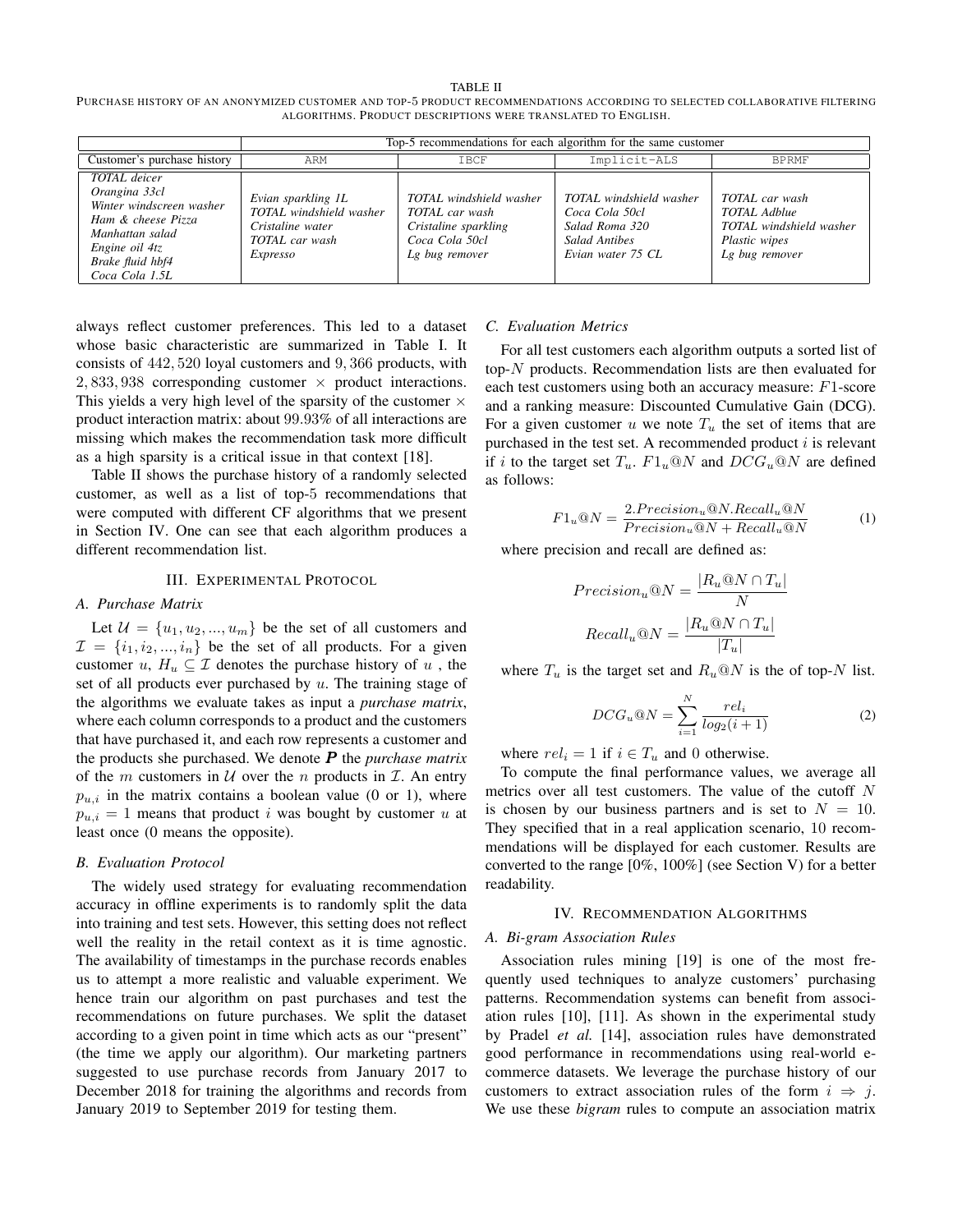A between each pair of products i, j, where each entry  $a_{j,l}$ corresponds to the confidence of the association rule  $j \Rightarrow l$ .

$$
conf(j \Rightarrow l) = \frac{P_{\bullet j}^T P_{\bullet l}}{||P_{\bullet j}||_1}, ||P_{\bullet j}||_1 = \sum_{i=1}^n |p_i|
$$
 (3)

Where  $P_{\bullet i}$  is the *i*-th column of the purchase matrix  $P$ , and  $X^T$  is the transpose of matrix X.

Therefore, to generate top- $N$  recommendations for customer  $u$ , we first identify a set of rules that are supported by the purchase history of u. i.e., rules of the form  $k \Rightarrow l$ , where  $k$  is purchased by  $u$ . Then, non purchased products are ranked either by their maximum confidence [10], [14], or the sum of confidences [11] of all rules. In our case, the sum aggregation was found to give slightly better results because it takes into account the whole purchase history of the customer to compute the prediction for a given product. Thus, we compute the score of a product  $j$  for a customer  $u$  as follows:

$$
score(u, j) = \sum_{i \in H_u} conf(i \Rightarrow j)
$$
 (4)

Where,  $H_u$  is the purchase history of customer u, and  $j$  is a candidate product for recommendation. Products are then sorted according to their respective scores and the top- $N$ products are recommended to u.

## *B. Item-based Collaborative Filtering*

This algorithm takes as input the training purchase data and computes a similarity matrix between products. Following [3], we compute similarity between a pair of products  $i$  and  $j$  using the cosine between their corresponding column vectors in the purchase matrix. More formally,:

$$
sim(i,j) = \frac{P_{\bullet i}^{T} P_{\bullet j}}{\sqrt{P_{\bullet i}^{T} P_{\bullet i}} \sqrt{P_{\bullet j}^{T} P_{\bullet j}}}
$$
(5)

The output of the training phase is the similarity matrix between products S, where the  $(i, j)^{th}$  entry in the similarity matrix  $S$   $s_{ij}$  is equal to  $sim(i, j)$ .

The top- $N$  recommendations for a customer  $u$  is computed as follows. For each product k in  $H_u$ , we retrieve its similarity vector  $s_k$  using the similarity matrix S. We obtain  $|H_u|$ similarity vectors of products with similarity scores for each product in the purchase history of customer  $u$ . We then average those vectors  $s_k$  to get a final similarity vector s and we select from s the N products that have the highest similarity scores.

## *C. Matrix Factorization*

Matrix factorization maps users and items to a joint latent factor space of dimensionality  $r$ , such that user-item interactions are modeled as inner products in that latent space [20], [21]. More formally, each user is associated with a vector  $x_u \in \mathbb{R}^r$  and each item i is associated with a vector  $y_i \in \mathbb{R}^r$ . The resulting inner product,  $x_u^T y_i$  captures the estimated preference of user u for item i. Koren *et al* extended their approach for the case of implicit feedback datasets [8]. In this case, the matrix consists of estimates of preferences induced by customer interactions such as clicks, views, etc instead of ratings. In our case, we use the number of times a customer  $u$ purchased a product i as the implicit rating, denoted  $r_{ui}$ . A set of binary variables  $p_{ui}$  indicating the preference of product  $i$ with respect to customer  $u$  are introduced:

$$
p_{ui} = \begin{cases} 1 & r_{ui} > 0 \\ 0 & r_{ui} = 0 \end{cases} \tag{6}
$$

These binary preferences are associated with varying confidence levels. The number of times a customer purchased a product depicts his or her interest over the product. To model this behavior, confidence values are constructed using a predefined constant  $\alpha$  that captures a purchase rate. The idea is that as  $r_{ui}$  grows, we have a stronger indication that the customer effectively likes the product. Thus, the confidence  $c_{ui}$  in estimating  $p_{ui}$  is defined as follows:

$$
c_{ui} = 1 + \alpha \times r_{ui} \tag{7}
$$

The confidence is calculated using the magnitude of the implicit ratings  $r_{ui}$ , giving us a larger confidence when a product is purchased many times by the same customer. The rate of increase in confidence is controlled by a constant  $\alpha$ , which is data-dependent and thus determined by a grid search over a set of values.

The goal now, is to find a vector  $x_u \in \mathbb{R}^r$  for each customer u, and a vector  $y_i \in \mathbb{R}^r$  for each product i that will factor customer preferences.

$$
min \sum_{u,i} c_{ui} (p_{ui} - x_u^T y_i)^2 + \lambda \left( \sum_u ||x_u||^2 + \sum_i ||y_i||^2 \right) \tag{8}
$$

The term  $\lambda \left( \sum_{u} ||x_u||^2 + \sum_{i} ||y_i||^2 \right)$  in Equation 8 is a necessary regularization parameter to avoid over-fitting the training data. The Alternating Least Squares method is used for the optimization [22] of the loss function and once the user and item vectors are computed, preferences are estimated as inner products:  $\hat{p}_{ui} = x_u^T y_i$ .

To generate the top- $N$  recommendations for a customer  $u$ , all products i are sorted by decreasing scores of  $\hat{p}_{ui}$  and the top- $N$  products are recommended to  $u$ .

## *D. Bayesian Personalized Ranking*

Bayesian Personalized Ranking [13] is an optimization principle for CF methods, designed explicitly to deal with implicit feedback datasets. This method falls into the category of " learning-to-rank" methods as a general framework for pairwise learning. Different from matrix-factorization methods, it uses item pairs as training data and optimizes for correctly ranking item pairs instead of estimating scores for single items. This assumes that if a user  $u$  has expressed an implicit preference such as a purchase on an item  $i$ , then  $u$  prefers this item over all other non-observed items. Hence a training instance in our case is a triple  $(u, i, j)$ , where we assume that customer u prefers product i over j, that we note  $i > u$  j. The set of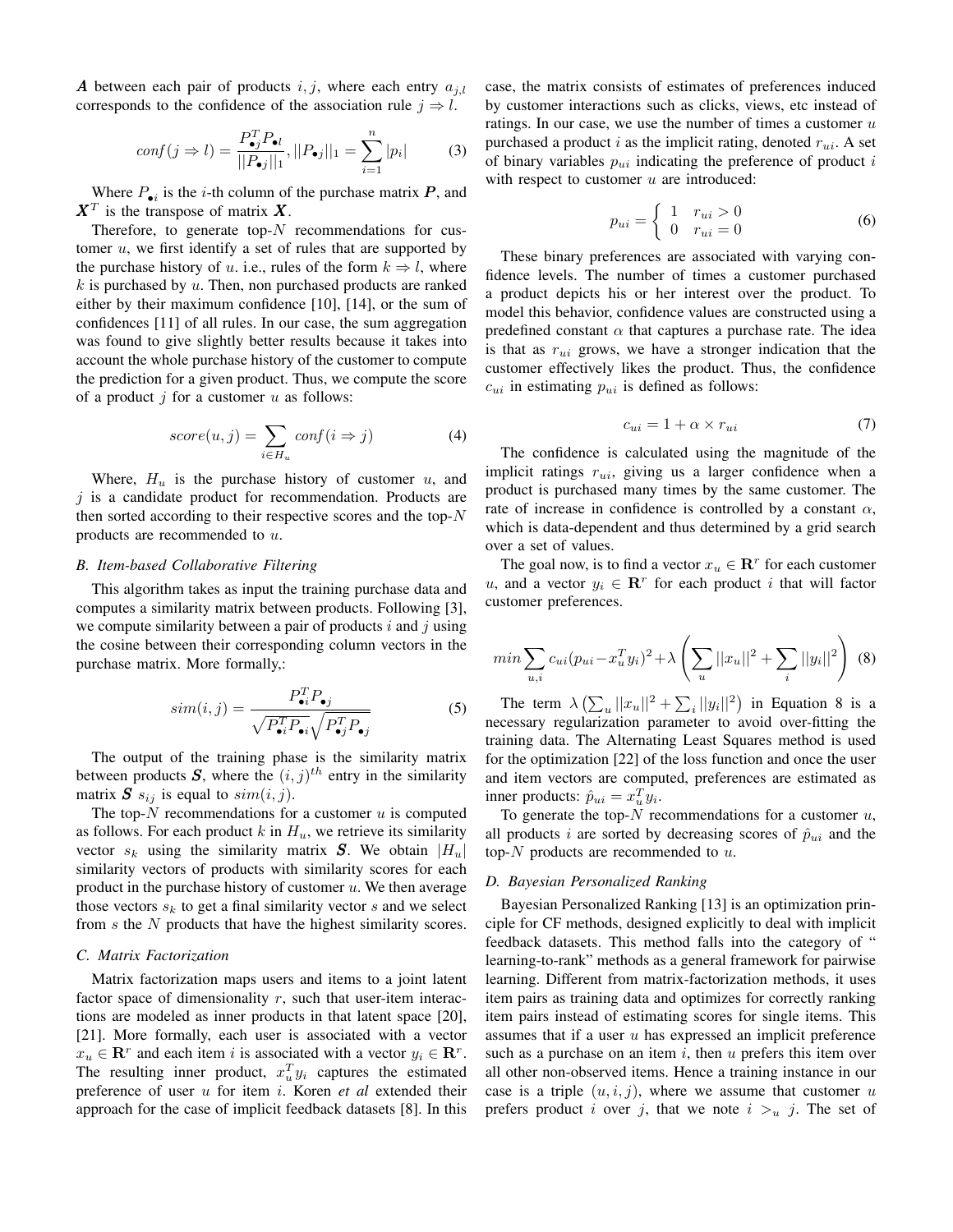all inferred preferences  $\mathcal{D}_s$ , i.e., the training data used for optimization, is defined as follows:

$$
\mathcal{D}_S = \{(u, i, j)|i \in H_u \land j \in \mathcal{I} \setminus H_u\} \tag{9}
$$

The generic optimization criterion is given as:

$$
OPT(\mathcal{D}_S) = argmax_{\Theta} \sum_{(u,i,j) \in \mathcal{D}_S} ln \sigma(\hat{x}_{u,i,j}) - \lambda_{\Theta} ||\Theta||^2
$$
\n(10)

Where  $\sigma(x) = \frac{1}{1+e^{-x}}$  is the logistic sigmoid function,  $\hat{x}_{u,i,j}$ is the pairwise prediction for user u and items  $i, j, \Theta$  is a parameter vector of an arbitrary model and  $\lambda_{\Theta}$  is a model specific regularization parameter to prevent over-fitting the model.

 $\hat{x}_{u,i,j}$  is a real-valued function of  $\Theta$  which captures the relationship between customer  $u$ , product  $i$  and product  $j$ . The estimation of  $\hat{x}_{u,i,j}$  is performed through matrix-factorization but since it can only predict single scores, the estimator is decomposed into single prediction tasks:  $\hat{x}_{u,i,j} = \hat{x}_{u,i} - \hat{x}_{u,j}$ . The optimization is performed using Stochastic Gradient Descent with bootstrap sampling of training triples using the following update rule [13]:

$$
\Theta \leftarrow \Theta + \alpha \left( \frac{e^{-\hat{x}_{u,i,j}}}{1 + e^{-\hat{x}_{u,i,j}} \cdot \frac{\partial}{\partial \Theta} \hat{x}_{u,i,j} + \lambda_{\Theta}.\Theta \right) \tag{11}
$$

where  $\alpha$  is the learning rate.

## V. EXPERIMENTS

All our implementations are in Python 3.7.0 running on a 2.7 GHz Intel Core i7 machine with a 16 GB main memory and OS X 10.13.6. We first report a standard evaluation where we compare the overall performance of all algorithms (Section V-C). We then examine how the recency of the training set affects accuracy (Section V-D). We dive deeper into the temporal and spatial question in Section V-E and study how accounting for different temporal contexts affects performance. We then report a brief experiment that accounts for product categories in computing recommendation accuracy (Section V-G).

#### *A. Implemented Algorithms*

The algorithms we implemented with their corresponding model parameters are summarized. Association rules mining CF (Section IV-A) and Item-based CF (Section IV-B) are implemented from scratch. For the implicit matrix factorization approach (Section IV-C), we use the implementation provided in the MLlib package [23] of Apache Spark<sup>3</sup>. For the Bayesian Personalized Ranking approach (Section IV-D), we rely on the implementation provided in the *Implicit* library<sup>4</sup> by Ben Frederickson. We also integrate a most popular recommendation as a baseline. We use the following acronyms to refer to the algorithms:

- ARM: the bi-gram association rule mining recommender, described in Section IV-A;
- IBCF: the item-based collaborative filtering approach, described in Section IV-B;
- Implicit-ALS: described in [8] and presented in Section IV-C. We set the number of latent factors  $r = 40$ , the confidence constant is set to  $\alpha = 10$  and the regularization parameter is set to  $\lambda = 0.001$ ;
- BPRMF: described in [13] and presented in Section IV-D. We set the number of latent factors  $r = 20$ , the learning rate  $\alpha = 0.001$  and the regularization parameter  $\lambda =$ 0.005;'

We note that for both Implicit-ALS and BPRMF we report the best parameter values that we obtained using a grid search.

• MostPop: to mimic the approach used at TOTAL, we implemented a popularity-based algorithm that recommends the most popular products excluding previously purchased ones. Despite its simplicity, it is often a strong baseline in retail.

# *B. Dataset Preparation*

As it often practiced in the recommendation literature [8], [13], for each experiment, we discard customers who purchased fewer than 5 products in the training set. An important characteristic of our dataset and of all datasets from the retail domain is the tendency to repetitively purchase the same products at different times. It is however much more valuable for the customer and even for the retailer to recommend products that the customer has not purchased recently, or is not aware of. In addition, we noticed that if we simply randomly select N products from the purchase history of each customer as the top- $N$  recommendations, we can reach reasonable results. Thus, after several exchanges with the marketing department at TOTAL, for each test customer we decided to remove the "easy" predictions from the test set corresponding to the products that have been purchased by that customer during the training period. This setting makes the task of predicting the correct products harder but potentially more impactful in a real-world scenario.

## *C. Standard Evaluation*

This setting corresponds to the case where each row of our training purchase matrix contains all known purchases of training customers before the split date at which training and test sets are separated: January  $1^{st}$ , 2019. All algorithms are evaluated using exactly the same test customers and the corresponding target sets.

The values of  $F1@10$  and  $DCG@10$  for various algorithms are shown in Table III. We can see that all personalized algorithms perform better than the non-personalized baseline MostPop. It can also be noted that IBCF achieves the best results on all metrics, and performs just slightly better than Implicit-ALS, as the differences in their relative performances are not very significant. We also find that both

<sup>3</sup>https://spark.apache.org/docs/latest/mllib-collaborative-filtering.html

<sup>4</sup>https://implicit.readthedocs.io/en/latest/bpr.html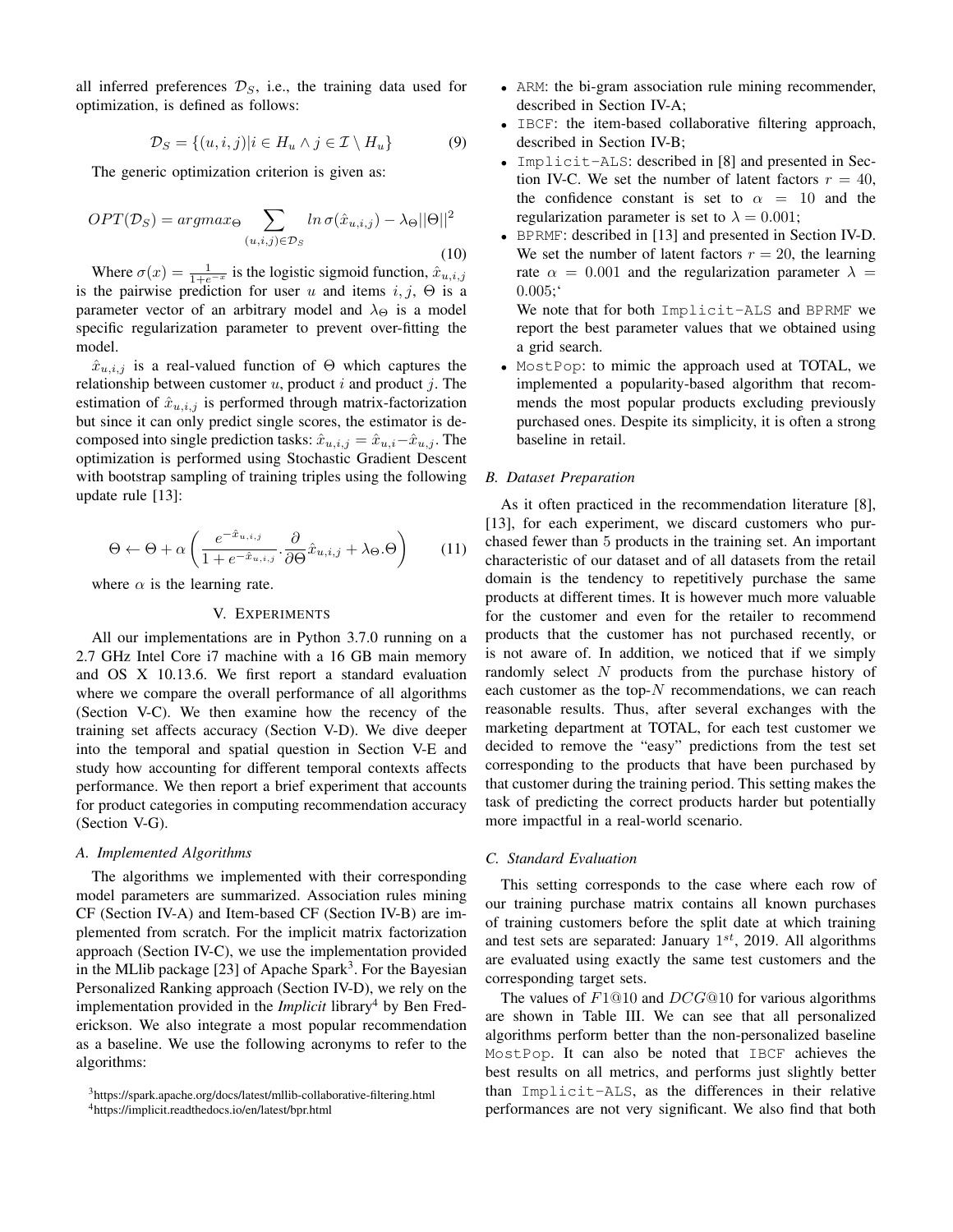#### TABLE III

TEST RESULTS FOR THE COMPLETE HISTORY SETTING. ALGORITHMS ARE TRAINED ON THE WHOLE CUSTOMER × PRODUCT PURCHASE MATRIX. BEST ACCURACY IS REPRESENTED IN BOLD

| Recommender  | F1@10    | DCG@10 |
|--------------|----------|--------|
| ARM          | 6.76%    | 55.77% |
| <b>TBCF</b>  | $8.06\%$ | 63.71% |
| Implicit-ALS | 7.81%    | 60.05% |
| <b>BPRMF</b> | 5.96%    | 42.91% |
| MostPop      | 6.02%    | 39.32% |

ARM and BPRMF achieve a low performance compared to IBCF and Implicit-ALS.

It is relevant to point out that our results are not entirely consistent with those reported in other case studies, such as [14] which found that the simplest bi-gram association rule model performs better than other more established collaborative filtering approaches including neighborhood and matrix factorization models. This implies that no general conclusion can be drawn about the relative performance of each recommendation algorithm without conducting extensive experiments on real-world datasets.

The rather low performance of BPRMF is surprising, especially that this approach is specifically designed for implicit feedback datasets. A possible explanation lies in the choice of the model parameters. Following Rendle et al. [13], we used grid search to choose the best parameter setting in every experiment. We can however not exclude that there exists some parameter combinations outside the ones we tested for which BPRMF may perform better. Some recent works [24] and [25] improve over BPRMF to account for the integration of heterogeneous feedbacks such as clicks and add-to-cart. However, in our dataset, the only available feedback is the purchase or not of a product which renders the latest findings inapplicable.

## *D. Contribution of Recency*

Since customers' preferences may drift over time, we carried out a set of experiments with various sizes of the training history and measured the effect of recency of the training set on accuracy. To this end, we split the training data chronologically into different training sets using an expanding time window approach. This partitioning is performed on a 6-month basis. The test set still contains all customers' purchase records from January 2019 to September 2019. But now, we evaluate recommendation performance using three different training sets corresponding to three sizes of the training purchase history. We used a 6-month period, a 12 month period and an 18-month period of the available training data before the split date. We note that the algorithms are tested using exactly the same test customers and the same protocol as the complete history setting.

Performance results are shown in Table IV for the 6-month, 12-month and 18-month training period setting. The values between parentheses indicate the gain in performance over the default 24-month training period reported in Section V-C. Compared to the complete history setting, we can see that in general considering the most recent purchases as the training data has a positive impact on all performance measures and all recommendation algorithms. The smallest improvement is for Implicit-ALS since matrix factorization is less sensitive to variations in the training sets. The best results are obtained when training the algorithms with the purchase data that occurred within 6 months before the split date.

These findings suggest that the most recent training history yields the highest accuracy. Similar observations were reported in the state of the art on other datasets and application domains [15], [16], and [14]. In those works, it was found that recency matters in capturing evolving users' tastes. This is also an important factor in our context, for example a customer who changed her car will probably drift in her purchasing behavior, as some products that she used to purchase might not be suitable anymore for her new car.

Our results provide additional evidence that the recency of customer feedback plays an important role in CF algorithms. However, it appears to be more pronounced for ARM as the extracted rules are more accurate and have a higher confidence when training only on most recent purchases. A similar behavior is observed for IBCF which achieves the best performance values over all algorithms when considering only the 6 most recent months for training (see Table IV). Algorithms based on latent factors models (Implicit-ALS and BPRMF) are less sensitive to the recency of customer feedback and are more consistent when training on different sizes of the training sets. For instance, the relative differences between the performances of Implicit-ALS are not very significant with respect to the 3 different settings. The above results are mainly due to how ARM and IBCF work, as they consider one product at a time, and generate a list of products that are highly associated or that are highly similar to that product. Thus, they are more sensitive to the purchase recency, whereas matrix factorization approaches (Implicit-ALS and BPRMF) dilute recency information when estimating customer factors.

Table V-C show an example of Top-10 recommendation for a customer using the different history settings. This shows that training on 6 months achieves the best performance with 5 hits in the top-10.

#### *E. Contextual Recommendations*

This experiment aims to verify the assumption that since customers purchase different products at different times and different places, contextual information influences recommendations. We will show that incorporating contextual factors into the recommendation process leads to better recommendation performance.

*1) Temporal Context:* Figure 1 shows the number of customer visits (i.e., purchasing products) for each hour of the day. A clear pattern in the purchase behavior is visible throughout the day. As expected, customer activity is limited during the night, for example, only 4, 586 customers visited one of the stations between 3AM and 4AM, which represents only about 1.03% of all customers. In the morning at 6AM, the amount of activity starts to increase as people usually tend to go to work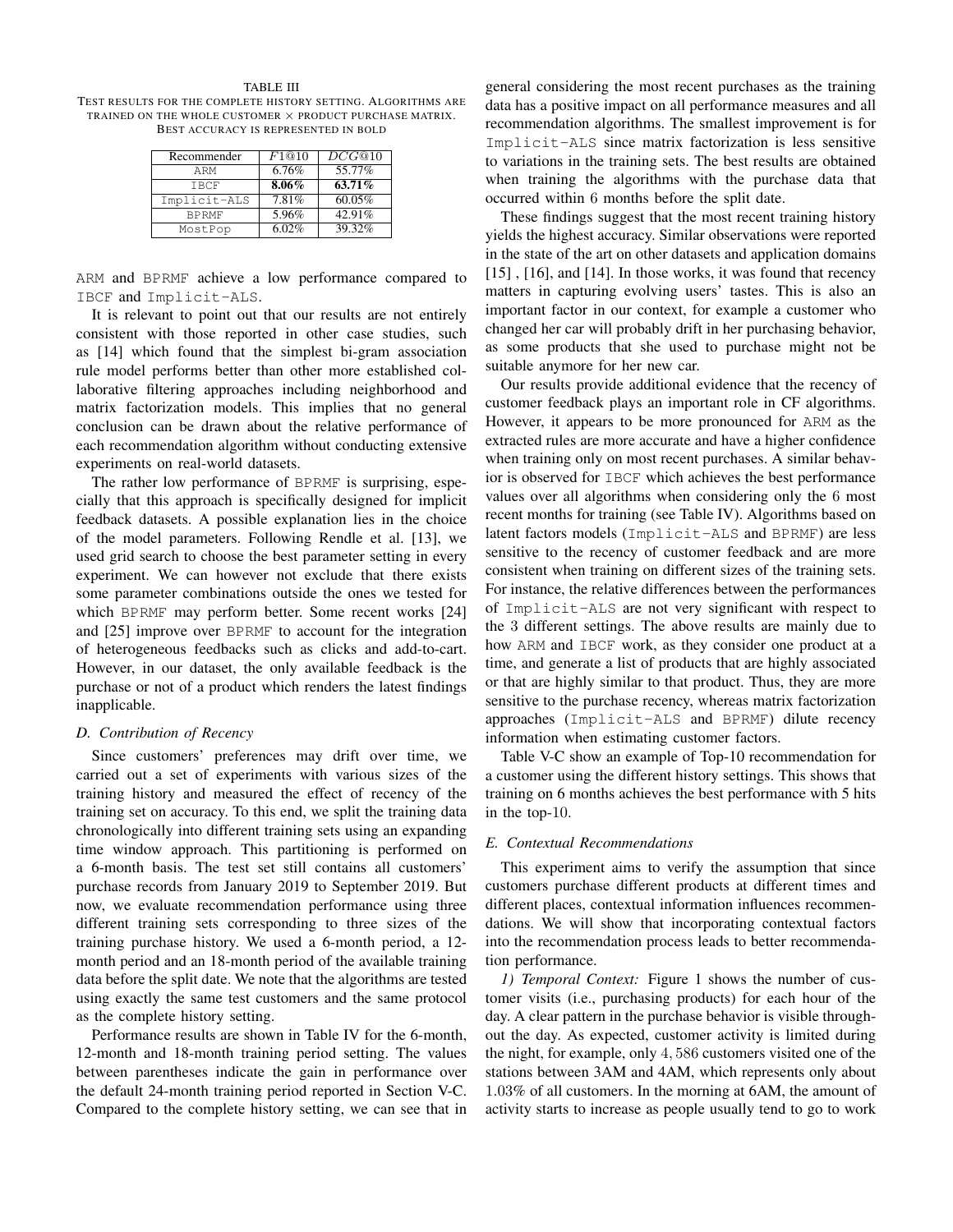| <b>TABLE IV</b>                                                                 |  |
|---------------------------------------------------------------------------------|--|
| TEST RESULTS FOR DIFFERENT HISTORY SETTINGS. BEST RESULTS ARE PRESENTED IN BOLD |  |

|                  | 6-month history setting |                      |                    | 12-month history setting | 18-month history setting |                      |  |
|------------------|-------------------------|----------------------|--------------------|--------------------------|--------------------------|----------------------|--|
| <b>Algorithm</b> | F1@10                   | DCG@10               | F1@10              | DCG@10                   | F1@10                    | DCG@10               |  |
| ARM              | $9.04\%$ (+33.77%)      | $60.54\%$ (+8.55%)   | $8.01\%$ (+18.49%) | $57.89\%$ (+3.80%)       | 7.64% $(+13.01\%)$       | $57.06\%$ (+2.31\%)  |  |
| <b>IBCF</b>      | $10.47\% (+29.9\%)$     | $72.94\% (+14.48\%)$ | $8.97\%$ (+11.29)  | $68.51\%$ (+7.53%)       | $8.75\%$ (+8.56%)        | $64.39\%$ (+1.06%)   |  |
| Implicit-ALS     | $8.35\%$ (+6.91%)       | $65.95\% (+9.82\%)$  | $7.92\%$ (+1.4%)   | $63.17\%$ (+5.19%)       | $8.6\%$ (+10.11\%)       | $62.87\%$ (+4.68%)   |  |
| <b>BPRMF</b>     | $7.42\%$ (+23.48%)      | $45.11\%$ (+5.12\%)  | $6.14\%$ (+3.02\%) | 44.86% (+4.54%)          | $6.47\%$ (+8.55%)        | 44.16\% $(+ 2.91\%)$ |  |
| MostPop          | $7.62\%$ (+26.57)       | $43.62\%$ (+10.93%)  | $6.74\%$ (+11.96)  | 41.61\% $(+5.82\%)$      | $6.46\%$ (+11.96)        | $40.43\%$ (+2.82%)   |  |

#### TABLE V

TOP-10 RECOMMENDATIONS FOR THE SAME CUSTOMER USING IBCF WITH DIFFERENT TRAINING SETTINGS – HITS AGAINST THE TEST SET (LAST COLUMN) ARE HIGHLIGHTED IN BOLD IN EACH SETTING.

|                                                                 | $IBCF (6-month)$                                                                                                                                                                                            | IBCF (12 months)                                                                                                                                                                                                                          |                                                                                                                                                                                                | IBCF (18 months)                                                                                                                                                                                                                                                                                                                                                                                      |                                                                                                                                                                                               | Test set                                                                                                                                                                                                        |
|-----------------------------------------------------------------|-------------------------------------------------------------------------------------------------------------------------------------------------------------------------------------------------------------|-------------------------------------------------------------------------------------------------------------------------------------------------------------------------------------------------------------------------------------------|------------------------------------------------------------------------------------------------------------------------------------------------------------------------------------------------|-------------------------------------------------------------------------------------------------------------------------------------------------------------------------------------------------------------------------------------------------------------------------------------------------------------------------------------------------------------------------------------------------------|-----------------------------------------------------------------------------------------------------------------------------------------------------------------------------------------------|-----------------------------------------------------------------------------------------------------------------------------------------------------------------------------------------------------------------|
| history                                                         | Top-10 $(5 \text{ hits})$                                                                                                                                                                                   | history                                                                                                                                                                                                                                   | $Top-10(3 hits)$                                                                                                                                                                               | history                                                                                                                                                                                                                                                                                                                                                                                               | Top-10 $(2 \text{ hits})$                                                                                                                                                                     |                                                                                                                                                                                                                 |
| TW Lave glace hiver 4L<br>Total Quartz 5W30 1L<br>Total Wash 15 | TW Lave glace<br>Lg Demoustiqueur<br>TW Lave glace -20 4L<br>Total Wash 25<br>Total Adblue 1<br>Total Wash 65<br>Lg Degivrant -30C 4L Op<br><b>Total Adblue 5L</b><br>16 Lingettes Plastic<br>Total Wash 35 | Haribo World Mix<br>Koala Lait Lutti<br>Tarte Frambo<br>TW Lave Glace<br>TW Lave Glace Hiver 4L<br>Sdw Bag Mega Thon Oeuf<br>SDW mlx plt cru<br>total Quartz 5W30 1L<br>Mars $X$ 3 135 $G$<br>Bounty Lait X 6 171G<br>coca cola slim 33CL | Lg Demoustiqueur<br>TW, lave glace -20 4L<br>Evian 1L PET<br>Cristaline Pet 1,5L<br>Coca Cola Pet 50Cl<br>TW Lave glace<br>SDW mega tom.270G<br>Total Adblue 1<br>Total Wash 25<br>Evian 75 CL | Plateau Repas<br>kit kat X<br>Haribo World Mix<br>Koala Lait Lutti<br>Tarte FramboO<br>16 Lingettes Plastic<br>TW lave glace<br>TW Lave glace hiver 4L<br>Total Adblue 5L<br>Sdw Bag Mega Thon Oeuf<br><b>ELF SELFMIX 2 S</b><br>Navette Jambon Beurre<br>SDW mlx plt cru<br>Total Quartz 5W30 1L<br>MARS X 3 135G<br>Bounty Lait X 6 171G<br>Lotus Gaufres<br>coca cola slim 33CL<br>ampoule H4 BL 2 | Lg Demoustiqueur<br>Evian 1L PET<br>Total Adblue 1<br>TW Lave glace -20 4L<br>Cristaline Pet 1,5L<br>TW Lave glace<br>Coca Cola Pet 50Cl<br>Lg Degivrant<br>Evian 75 CL<br>SDW jamb emme 130G | TOTAL Wash 35<br>Total Adblue 5L<br>TW lave glace -20 4L<br>Adblue 10L<br>Lg Demoustiqueur L<br>Total LIO.Ref 1L<br>TotaL Wash 25<br>TOTAL, LIO.REF 5L<br>TOTAL Wash 65<br>Code lavage MP2<br><b>Butane 6KG</b> |

#### TABLE VI RESULTS FOR TEMPORAL CONTEXT

|              |          |                | $Context = Morning$ |            |                |        | $Context = Afternoon$ |        |            | $Context = Evening$ |                |        |            |  |
|--------------|----------|----------------|---------------------|------------|----------------|--------|-----------------------|--------|------------|---------------------|----------------|--------|------------|--|
|              |          | Non contextual |                     | Contextual | Non contextual |        |                       |        | Contextual |                     | Non contextual |        | Contextual |  |
| Algorithm    | F1@10    | DCG@10         | F1@10               | DCG@10     | F1@10          | DCG@10 | F1@10                 | DCG@10 | F1@10      | DCG@10              | F1@10          | DCG@10 |            |  |
| ARM          | $6.19\%$ | 43.22%         | 6.74%               | 47.73%     | 4.88%          | 40.86% | 6.47%                 | 45.59% | 4.63%      | 34.74%              | 6.24%          | 38.85% |            |  |
| IBCF         | 7.03%    | 46.97%         | $8.34\%$            | $50.48\%$  | 5.79%          | 52.76% | $8.65\%$              | 59.05% | 6.73%      | 55.07%              | $7.46\%$       | 58.98% |            |  |
| Implicit-ALS | 6.25%    | 44.53%         | 7.77%               | 49.97      | 5.38%          | 47.66% | 7.32%                 | 52.68  | 6.68%      | 52.77%              | 7.19%          | 54.63% |            |  |
| <b>BPRMF</b> | 5.05%    | 32.27          | 5.71%               | 41.04      | 4.41%          | 29.62% | 5.23%                 | 39.15% | 4.72%      | 23.74%              | 4.56%          | 31.28% |            |  |
| MostPop      | 4.76%    | 24.59          | 5.10%               | 32.58      | 3.82%          | 22.75% | 4.92%                 | 31.03% | 2.84%      | 18.61%              | 4.17%          | 24.39% |            |  |

TABLE VII CONTEXT = *Ile-de-France*

|         |          | ARM    | IBCF    |          | Implicit-ALS |         | <b>BPRMF</b> |        | MostPop |         |
|---------|----------|--------|---------|----------|--------------|---------|--------------|--------|---------|---------|
| Measure | ∟ocal    | Global | ∟ocal   | Global   | ocal         | Global  | ocal         | Global | . ocal  | Global  |
| F1@10   | $8.01\%$ | 5.89%  | $9.4\%$ | $7.11\%$ | $8.51\%$     | $7.3\%$ | 5.39%        | 5.25%  | 6.32%   | 5.04%   |
| DCG@10  | 42.76%   | 35.45% | 61.17%  | 52.86%   | 59.53%       | 51.85%  | 32.49%       | 25.86% | 24.06%  | 19.13\% |



Fig. 1. The number of customer visits partitioned according to the hour of the day for the whole dataset (January 2017 – September 2019)

between 6AM and 9AM and pass by a gas station on their way. The number of different customers visiting each station reaches its peak at 11AM-12PM and remains high until 6PM, before decreasing to only 8, 284 customers between 11PM and 11:59PM. In addition to the frequency of visits, the temporal context may also influence the customers' purchasing patterns. A customer might have different preferences according to the time of day the customer visits a station. As an example, a coffee drinker would be happy if recommended a coffee in the morning but maybe not as happy in the evening.

Following the context-aware multidimensional model in [26], we evaluate the performance of the recommendation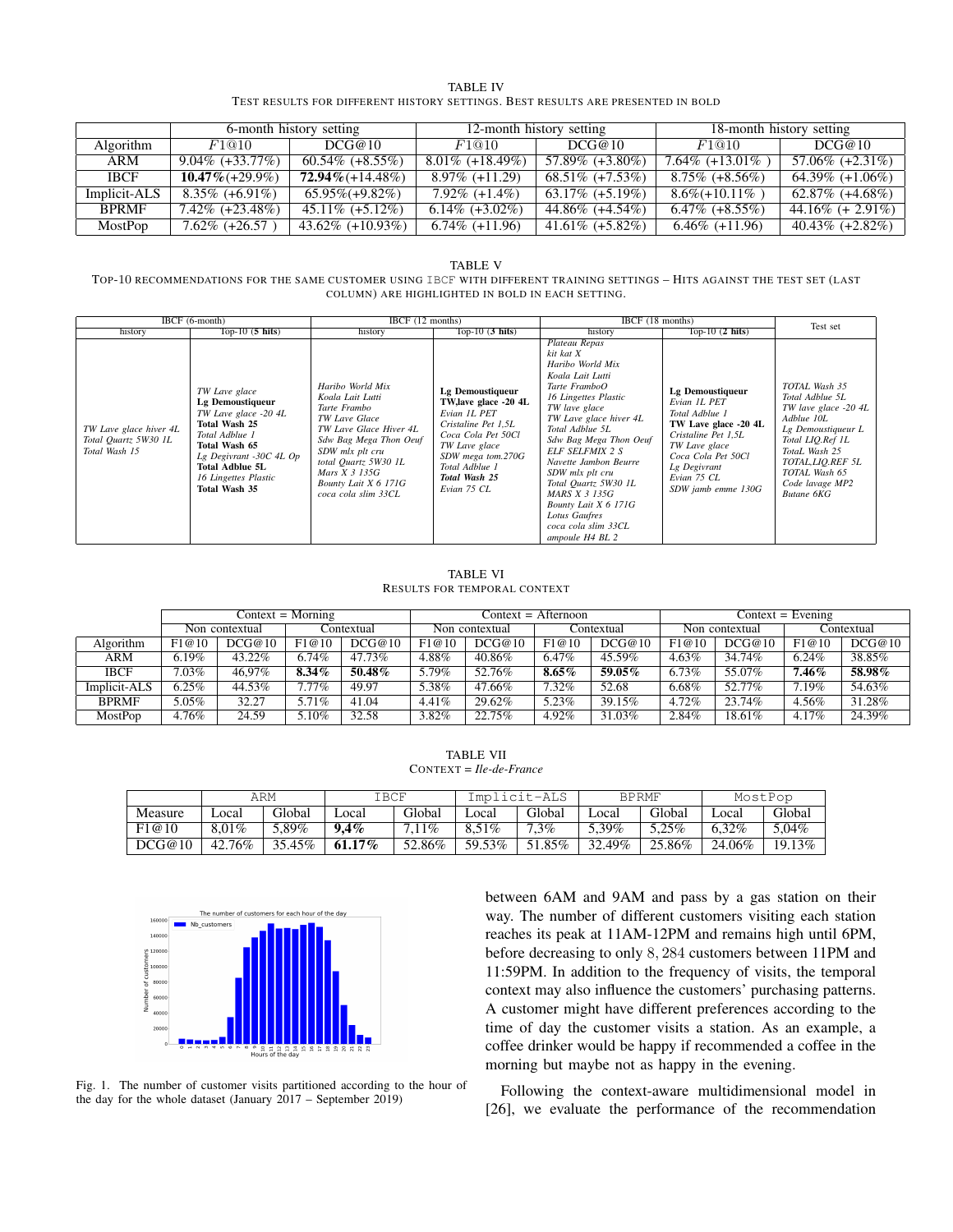algorithms as if we knew the context at predicting time, i.e., we recommend products simulating a real visit of a customer according to her time of visit. In the simplest form of the contextaware model, given the context in which a recommendation is performed, the prediction is based solely on customers' past purchases that happened within that same context. To this end, we created three different temporal contexts: *Morning*, *Afternoon* and *Evening* according to purchases that occurred between 6AM-12PM, 12PM-6PM, 6PM-12AM, respectively. We did not use purchases during the time span 12AM-6AM because of their very low number.

- During the training step, we build 3 models for each of the algorithms, one for each defined context. Each of these models is trained on a specific projection of the purchase matrix according to purchases that happened in a specific context.
- To validate the algorithms for different contexts, we split the test set into three distinct sets that happened at different times, and compute accuracy separately in each case.

Tables VI report the results for both the non-contextual and contextual settings. We observe that significant prediction accuracy improvements are achieved by incorporating contextual information into recommendation algorithms. IBCF remains superior to other approaches. Moreover, it achieves higher accuracy than training on the full history (Table III). This result makes a strong case for accounting for context in both training and test sets.

*2) Location Context:* Purchasing patterns are different in different locations. For instance, in our analysis, we found that *Ice cream* products are mostly consumed in the region around Paris and in the South of France, and that *Hot drinks* are less attractive in the south of France. Following the same approach that is described in Section V-E1, we evaluate the performance of the recommendation algorithms as if we know the context at predicting time, i.e., in this case, we recommend products simulating a real visit of a customer to a gas station according to the region where the transaction occurred. To this end, we created 13 different geographical contexts, where each context corresponds to one of the 13 French regions (e.g., *Auvergne-Rhônes-Alpes*), according to purchases that occurred in each region.

- During the training step, for each algorithm we build 13 different local models, one model for each location context. We also split the test set into 13 different disjoint test sets.
- To validate the algorithms for each context, we compare the achieved performance of each local model against a global model which consists of training on all available purchases.

Tables VII report the results for both the local and global model for each of the implemented algorithms for the French region: *Ile-de-France*. We observe that there is a significant improvement of recommendation performance when incorporating location context into the recommenda-



Fig. 2. Frequency of customer purchases

TABLE VIII NUMBER OF CUSTOMERS FOR EACH SEGMENT AND THEIR CORRESPONDING PROPORTIONS

| <b>Customer Segment</b> | Size    | Proportion wrt to full dataset |
|-------------------------|---------|--------------------------------|
| Rare                    | 257,051 | 70.04%                         |
| <b>Occasional</b>       | 88.815  | 24.20%                         |
| Frequent                | 21,069  | 5.75%                          |

tion process for all algorithms, meaning that for predicting purchases in a specific region, we achieve a higher accuracy when training on the contextualized dataset (local model) compared to training on the full dataset (global model). The results for other regions are omitted due to lack of space, but similar results are obtained across all regions.

# *F. Customer Segmentation*

This experiment examines the performance of our algorithms for different customer segments. A segment is defined by the number of purchases made by the customer before the split date. Our aim is to analyze the accuracy of each algorithm for different customer segments and to verify if the previously provided results in the standard evaluation hold or differ when considering the purchase frequency of our customers.

To better understand the distribution of purchases, we plot the purchase frequency of customers in Figure 2. The plot shows that about 30% of customers completed only one transaction. As usual in retail, our dataset exhibits a severe long tail effect [27]. This distribution raises the question that the frequency of purchases may play a role in recommendation accuracy and that the results we obtained in Section V-C might not hold for different customer segments.

Table VIII contains the customer segments we define and their corresponding sizes and proportions with respect to the full training set. The Rare segment contains customers with fewer than 4 purchases who correspond to those who acquired a loyalty card shortly before the split date: January  $1^{st}$ , 2019. The Occasional segment includes customers who made between 5 and 20 purchases. The Frequent segment corresponds to customers with over 20 purchases.

Tables IX show our results for F1@10 respectively, for every customer segment. In summary, our findings are: ARM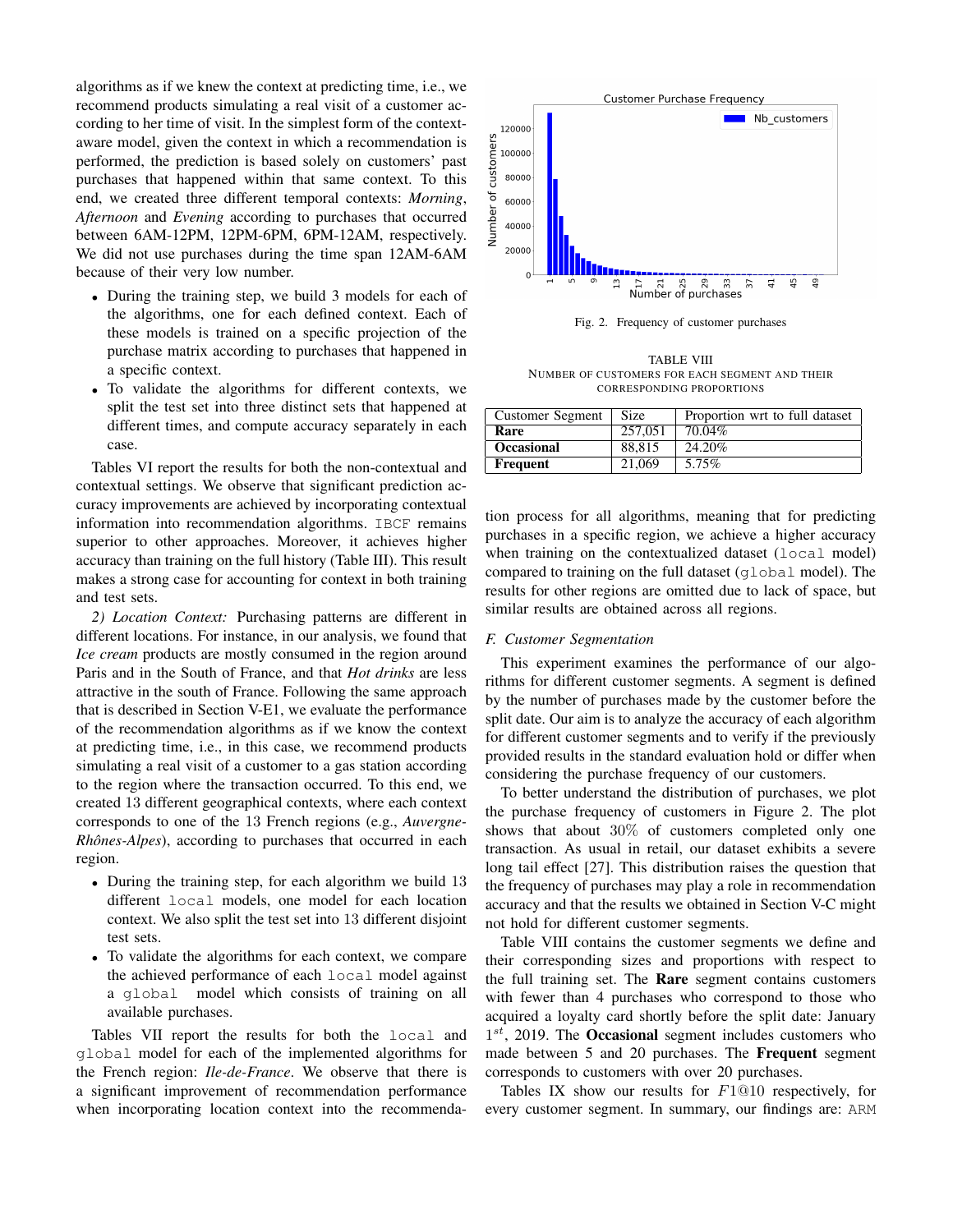| Segment           | nb purchases | F1@10    |          |              |              |          |  |  |  |  |
|-------------------|--------------|----------|----------|--------------|--------------|----------|--|--|--|--|
|                   |              | ARM      | IBCF     | Implicit-ALS | <b>BPRMF</b> | MostPop  |  |  |  |  |
|                   |              | $7.03\%$ | 6.19%    | 4.82%        | 5.23%        | 6.86%    |  |  |  |  |
| Rare              | ↑            | 7.96%    | 7.15%    | 5.93%        | 5.36%        | 6.74%    |  |  |  |  |
|                   | 3            | $8.07\%$ | 7.16%    | 6.21%        | 6.11%        | 6.61%    |  |  |  |  |
|                   | 4            | $8.6\%$  | 8.08%    | 6.61%        | 6.76%        | 6.85%    |  |  |  |  |
| <b>Occasional</b> | $5-10$       | 8.97%    | $9.22\%$ | 6.73%        | 5.9%         | 6.59%    |  |  |  |  |
|                   | $11-20$      | 7.92%    | $9.05\%$ | 8.23%        | 6.12%        | $6.28\%$ |  |  |  |  |
| Frequent          | $21-40$      | 7.05%    | 7.97%    | $8.72\%$     | 7.13%        | 5.62%    |  |  |  |  |
|                   | >40          | 5.69%    | 6.67%    | $7.78\%$     | 5.61%        | $4.77\%$ |  |  |  |  |

TABLE IX TEST RESULTS OF F1@10 FOR EACH CUSTOMER SEGMENT

TABLE X TEST RESULTS OF  $DCG@10$  for each customer segment

| Segment           | nb purchases   | DCG@10    |           |              |              |         |  |  |  |  |
|-------------------|----------------|-----------|-----------|--------------|--------------|---------|--|--|--|--|
|                   |                | ARM       | IBCF      | Implicit-ALS | <b>BPRMF</b> | MostPop |  |  |  |  |
|                   |                | 46,87%    | 38.81%    | 31.58%       | 42.67%       | 45.13%  |  |  |  |  |
| Rare              | $\mathfrak{D}$ | 54.89%    | 54.47%    | 32.84%       | 30.34%       | 47.57%  |  |  |  |  |
|                   | 3              | 55.25%    | 46.11%    | 44.86%       | 43.74%       | 49.08%  |  |  |  |  |
|                   | 4              | $57.13\%$ | 46.79%    | 45.17%       | 43.89%       | 51.19%  |  |  |  |  |
| <b>Occasional</b> | $5-10$         | 58.52%    | 62.37%    | 45.18%       | 44.75%       | 45.12%  |  |  |  |  |
|                   | $11 - 20$      | 55.78%    | $61.09\%$ | 57.68%       | 44.12%       | 46.38%  |  |  |  |  |
| Frequent          | $21-40$        | 46.32%    | 52.89%    | 59.79%       | 53.13%       | 42.12%  |  |  |  |  |
|                   | >40            | 34.86%    | 52.63%    | 54.67%       | 34.24%       | 31.86%  |  |  |  |  |

performs best for Rare customers, IBCF performs best for Occasional customers, and Implicit-ALS outperforms other methods for Frequent customers.

TABLE XI TEST RESULTS WHEN CONSIDERING THE CATEGORY OF THE RECOMMENDED PRODUCTS.

|              | F1@10  | DCG@10    |
|--------------|--------|-----------|
| ARM          | 15.26% | 71.64%    |
| <b>TBCF</b>  | 17.87% | $79.39\%$ |
| Implicit-ALS | 16.39% | 75.72%    |
| <b>BPRMF</b> | 12.61% | 64.35%    |
| MostPop      | 10.21% | 58.48%    |

# *G. Integrating Feedback from Marketing*

Acceptance of the system is difficult by the marketing department when precision is less than 20% since in our case this amounts to an average of 2 products among the 10 recommendations. After several fruitful discussions with the marketing department at TOTAL, the product managers pointed out that some products such as *Lays chips* and *Kettle chips*, can be treated as too similar. Therefore, from a marketing point of view, we should consider some recommendations at the category level, when estimating the performances of the algorithms.

To this end, we mapped each recommended product  $i$  to its corresponding category  $p_i$ . For example, if we recommend *Evian 1L*, we map it to the category *Water* and the same mapping is done for products appearing in the test set. This mapping can be qualified as optimistic since not all products belonging to the same category should be treated as similar to each other. However, this allows us to perform a first evaluation of our recommendation algorithms at the category

level. Table XI shows the results when taking into account categories of products. Obviously, a significant improvement is achieved by all algorithms. We also note that IBCF remains superior. In the future, we will handcraft more refined taxonomies in collaboration with our partners at TOTAL and verify our algorithms' performance using those taxonomies. We expect however that the general trend we observed this time will remain the same.

## VI. RELATED WORK

Today, recommendations are implemented using various data mining and machine learning techniques. Popular approaches include content-based filtering [7] which compares the user's personal profile with the content of items that are to be recommended. These methods work well in practice when rich content is available. Another popular family of approaches is collaborative filtering [6], [28], from which we have selected various algorithms to design our experiments and case studies on our real-world dataset. Those approaches have the advantage to rely solely on the user-item interaction matrix with either explicit feedback such as ratings or implicit feedback such as purchases.

There are a few case studies that are closely related to ours, where authors designed comparative evaluations of different families of recommendation algorithms on customers' transactional datasets. A study by Huang et al. [29] points to the need for a better understanding of relative strengths and weaknesses of different types of algorithms, especially in e-commerce. Another study [30] showed that incorporating recommendation systems increased sales by up to 3.6%. They compared several recommendation algorithms on a Mobile Internet Application store, where they found that item-based